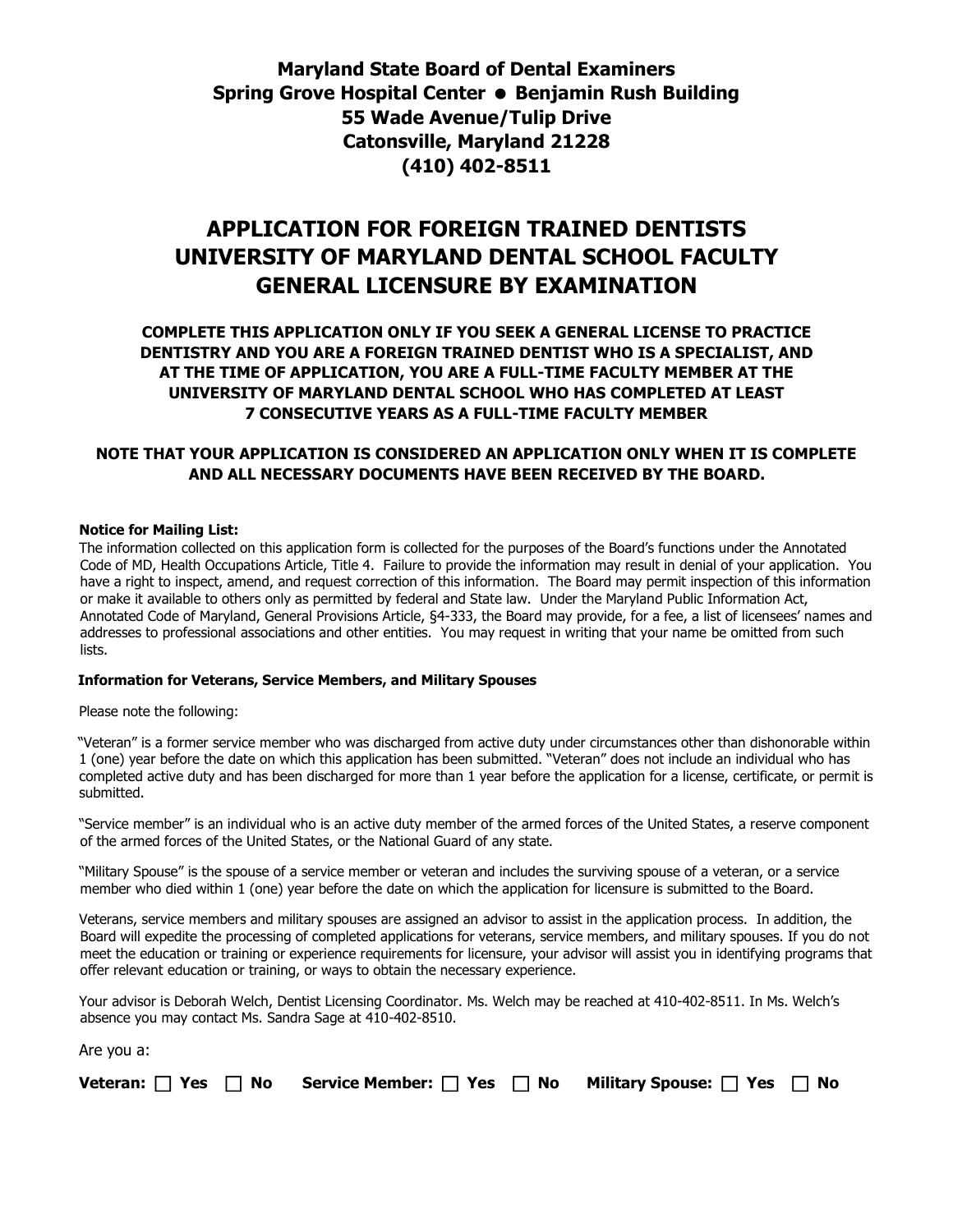#### **SECTION I – UNIVERSITY OF MARYLAND FACULTY - FOREIGN TRAINED DENTIST**

#### **You must answer Yes to all of the questions below. If you cannot answer Yes, you will not qualify to obtain a general license. Please contact Ms. Debbie Welch (410-402-8511) if you have any questions.**

**A.** Attached is a written letter of support signed by the Dean of the University of Maryland Dental School stating that the school supports your taking the American Dental Licensing Examination administered by the American Board of Dental Examiners, Inc.

| $\Box$ Yes         | $\Box$ No |                                                                                                     |
|--------------------|-----------|-----------------------------------------------------------------------------------------------------|
|                    |           | <b>B.</b> Are you currently a full-time faculty member at the University of Maryland Dental School? |
| $\blacksquare$ Yes | $\Box$ No |                                                                                                     |

**C.** Have you completed at least 7 consecutive years as a full–time faculty member at the University of Maryland Dental School?

| Yes |  | No |
|-----|--|----|
|     |  |    |

- **D.** Start Date as full-time faculty member: \_\_\_\_\_\_\_\_\_\_\_\_\_\_\_\_\_\_\_\_\_\_\_\_\_\_\_\_\_\_\_\_\_
- **E.** What license issued by the Maryland State Board of Dental Examiners do you currently hold:

| J Teaching License<br>a. ∟ | Number: |
|----------------------------|---------|
| Limited License<br>b.      | Number: |

**F.** Are you board certified in a dental specialty recognized by the Maryland State Board of Dental Examiners? Note: although you must be board certified in a dental specialty recognized by the Maryland State Board of Dental Examiners at the time of application, you are not required to apply to the Maryland State Board of Dental Examiners to be identified as a dental specialist. If you choose not to be identified by the Maryland State Board of Dental Examiners as a dental specialist, you may not represent yourself to the public as a dental specialist. There is a separate application and fee to be identified by the Maryland State Board of Dental Examiners as a dental specialist. The letter from the Dean stating that the Dental School supports your taking the ADEX examination and stating that you are a specialist is not sufficient proof of your being a dental specialist.

**Yes No**

**G.** Check the area of specialty that is applicable to you.

| Dental Anesthesiology                                   | Oral and Maxillofacial Surgery           |
|---------------------------------------------------------|------------------------------------------|
| Dental Public Health                                    | Orthodontics and Dentofacial Orthopedics |
| <b>Endodontics</b>                                      | <b>Pediatric Dentistry</b>               |
| Oral and Maxillofacial Pathology                        | Periodontics                             |
| Oral and Maxillofacial Radiology                        | Prosthodontics                           |
| Oral Medicine                                           | Orofacial Pain                           |
| Other (Please explain on a separate<br>page and attach) |                                          |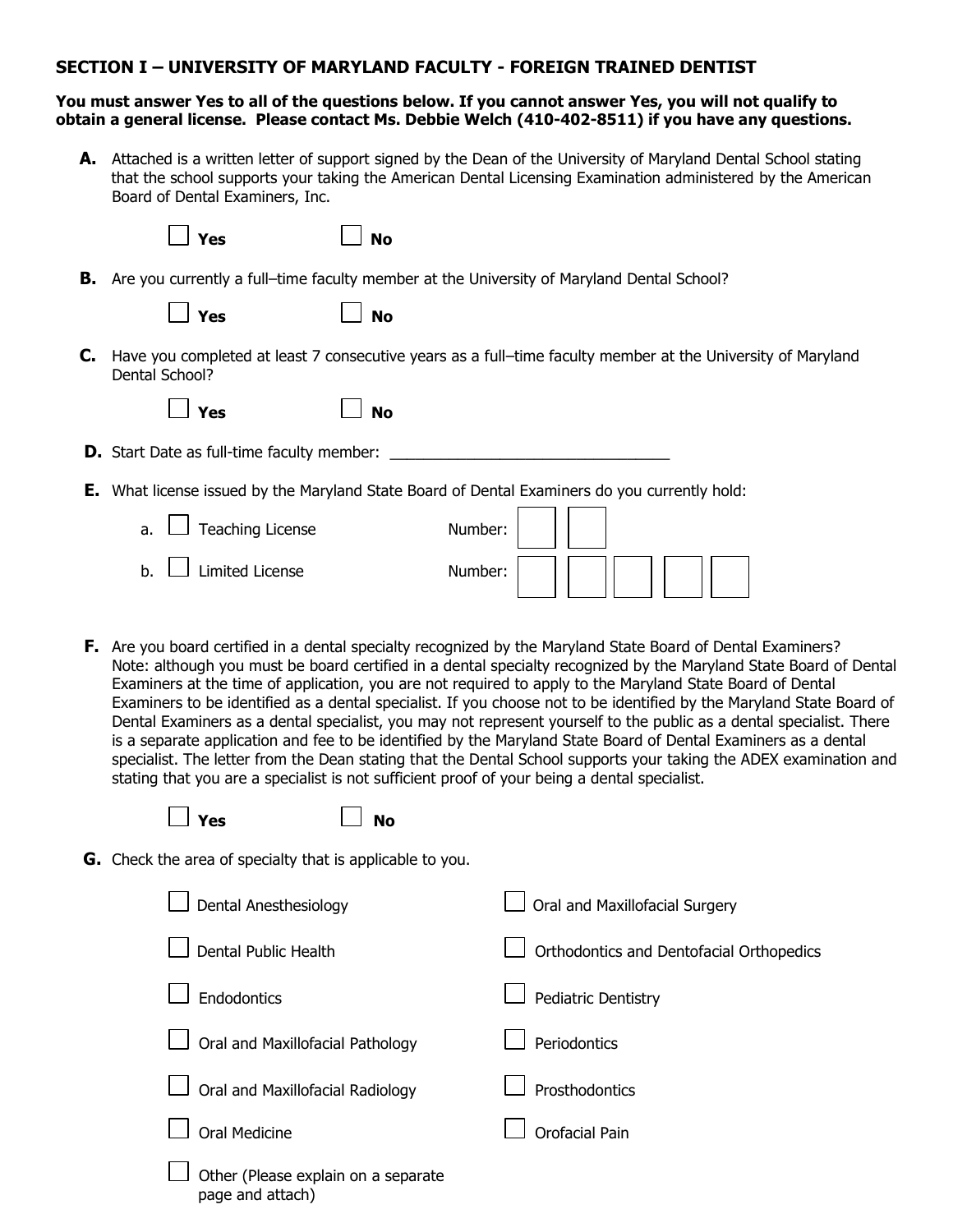### **SECTION II – GENERAL INFORMATION**

| Name:                        |                                                                                                            |                                                                                                                                                                                                                                                         |                                                                                                                                   |
|------------------------------|------------------------------------------------------------------------------------------------------------|---------------------------------------------------------------------------------------------------------------------------------------------------------------------------------------------------------------------------------------------------------|-----------------------------------------------------------------------------------------------------------------------------------|
| <b>Address of</b><br>Record: | Last Name                                                                                                  | <b>First Name</b>                                                                                                                                                                                                                                       | Middle Initial                                                                                                                    |
|                              | <b>Street Address</b>                                                                                      |                                                                                                                                                                                                                                                         |                                                                                                                                   |
|                              | City                                                                                                       | <b>State</b>                                                                                                                                                                                                                                            | Zip Code                                                                                                                          |
|                              | <b>A. Identification Number:</b>                                                                           |                                                                                                                                                                                                                                                         |                                                                                                                                   |
| a.                           | <b>Social Security Number:</b>                                                                             |                                                                                                                                                                                                                                                         |                                                                                                                                   |
| b.                           | <b>Work Permit Number:</b>                                                                                 |                                                                                                                                                                                                                                                         |                                                                                                                                   |
|                              | identification purposes only.)                                                                             | (There is a statutory requirement that you disclose your social security number. It will be used for                                                                                                                                                    |                                                                                                                                   |
| <b>B. Date of Birth:</b>     |                                                                                                            |                                                                                                                                                                                                                                                         |                                                                                                                                   |
| <b>C. Cell Phone Number:</b> |                                                                                                            |                                                                                                                                                                                                                                                         |                                                                                                                                   |
|                              | <b>D. Home Phone Number:</b>                                                                               |                                                                                                                                                                                                                                                         |                                                                                                                                   |
|                              | <b>E. Work Phone Number:</b>                                                                               |                                                                                                                                                                                                                                                         |                                                                                                                                   |
| <b>F. E-Mail Address:</b>    |                                                                                                            |                                                                                                                                                                                                                                                         |                                                                                                                                   |
|                              | <b>G. Gender Identification:</b>                                                                           | Female<br>Male                                                                                                                                                                                                                                          |                                                                                                                                   |
|                              |                                                                                                            | H. Race/Ethnic Identification - Please check all that apply                                                                                                                                                                                             |                                                                                                                                   |
| of race.)                    | Are you of Hispanic or Latino origin?                                                                      | Yes                                                                                                                                                                                                                                                     | <b>No</b><br>(A person of Cuban, Mexican, Puerto Rican, South or Central American, or other Spanish culture or origin, regardless |
|                              | Select one or more of the following racial categories:                                                     |                                                                                                                                                                                                                                                         |                                                                                                                                   |
| 1.                           | American Indian or Alaska Native<br>affiliations or community attachment.)                                 | (A person having origins in any of the original peoples of North or South America, including Central America, and who maintains tribal                                                                                                                  |                                                                                                                                   |
| 2.<br>Asian                  |                                                                                                            | (A person having origin in any of the original peoples of the Far East, Southeast Asia, or the Indian subcontinent including, for example,<br>Cambodia, China, India, Japan, Korea, Malaysia, Pakistan, the Philippine Islands, Thailand, and Vietnam.) |                                                                                                                                   |
| 3.                           | <b>Black or African American</b><br>(A person having origins in any of the black racial groups of Africa.) |                                                                                                                                                                                                                                                         |                                                                                                                                   |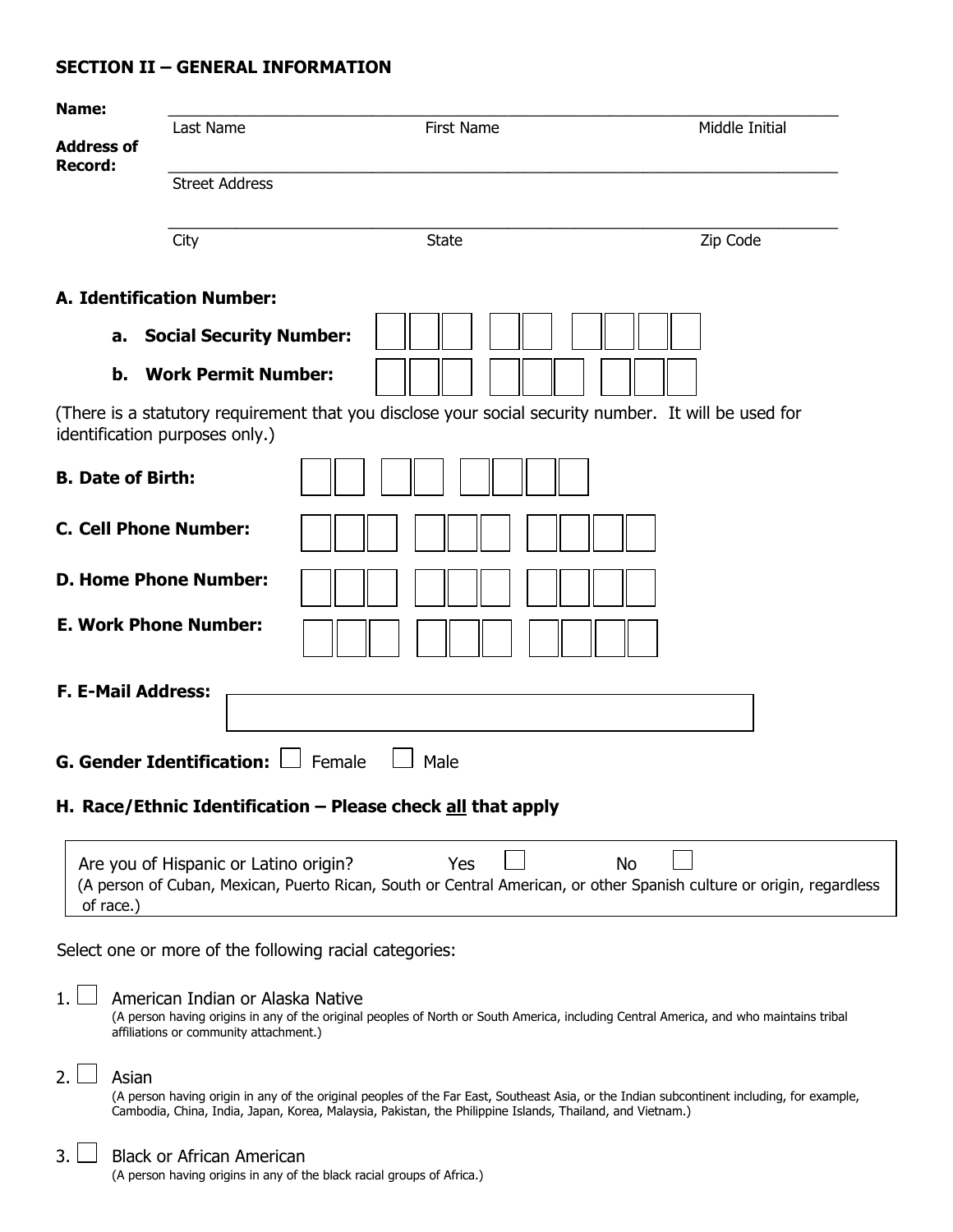| $\overline{4}$ . | Native Hawaiian or other Pacific Islander<br>(A person having origins in the original peoples of Hawaii, Guam, Samoa, or other Pacific Islands.) |                                                                                                        |  |  |  |  |  |  |
|------------------|--------------------------------------------------------------------------------------------------------------------------------------------------|--------------------------------------------------------------------------------------------------------|--|--|--|--|--|--|
| 5.1              | White<br>(A person having origins in any of the original peoples of Europe, the Middle East, or North Africa.)                                   |                                                                                                        |  |  |  |  |  |  |
|                  | I. Licensure in other states:<br>List other states or jurisdiction in which you hold or have held a dental license. Include license number(s).   |                                                                                                        |  |  |  |  |  |  |
|                  |                                                                                                                                                  |                                                                                                        |  |  |  |  |  |  |
|                  | <b>SECTION III - EDUCATION</b>                                                                                                                   |                                                                                                        |  |  |  |  |  |  |
| А.               | <b>School of Graduation:</b>                                                                                                                     |                                                                                                        |  |  |  |  |  |  |
|                  | <b>Name</b>                                                                                                                                      |                                                                                                        |  |  |  |  |  |  |
|                  | Location Including Country                                                                                                                       |                                                                                                        |  |  |  |  |  |  |
|                  | Date of Graduation                                                                                                                               | Dental Degree Earned: (DDS, DMD, or equivalent)<br>If other than a D.D.S. or D.M.D. please explain the |  |  |  |  |  |  |

#### **B. Specialty Training**

**Has the Maryland Dental Board identified you as a specialist prior to the date of this application?**  $\Box$  **Yes**  $\Box$  **No** 

abbreviation used, i.e.: BDS, Bachelor of Dental Surgery

If you answered **No** you must complete the remainder of this SECTION III EDUCATION.

| Dental school where specialty was obtained |      | Dates of attendance |       | Year certificate rec'd |
|--------------------------------------------|------|---------------------|-------|------------------------|
| Address                                    | City |                     | State | Zip                    |

Enclosed is **certified** proof of completion of an approved specialty training program (such as a copy of certificate or a letter from the school). I understand that an original school certification must be affixed to transcript or diploma documents. Letters from educational institutions on original letterhead, bearing an original signature do not require a raised embossed school seal.

**Answer only** if you have not completed a specialty training program:

a. Have you reasonably represented to the public that you were a specialist prior to July 1, 1979? If so, how many years?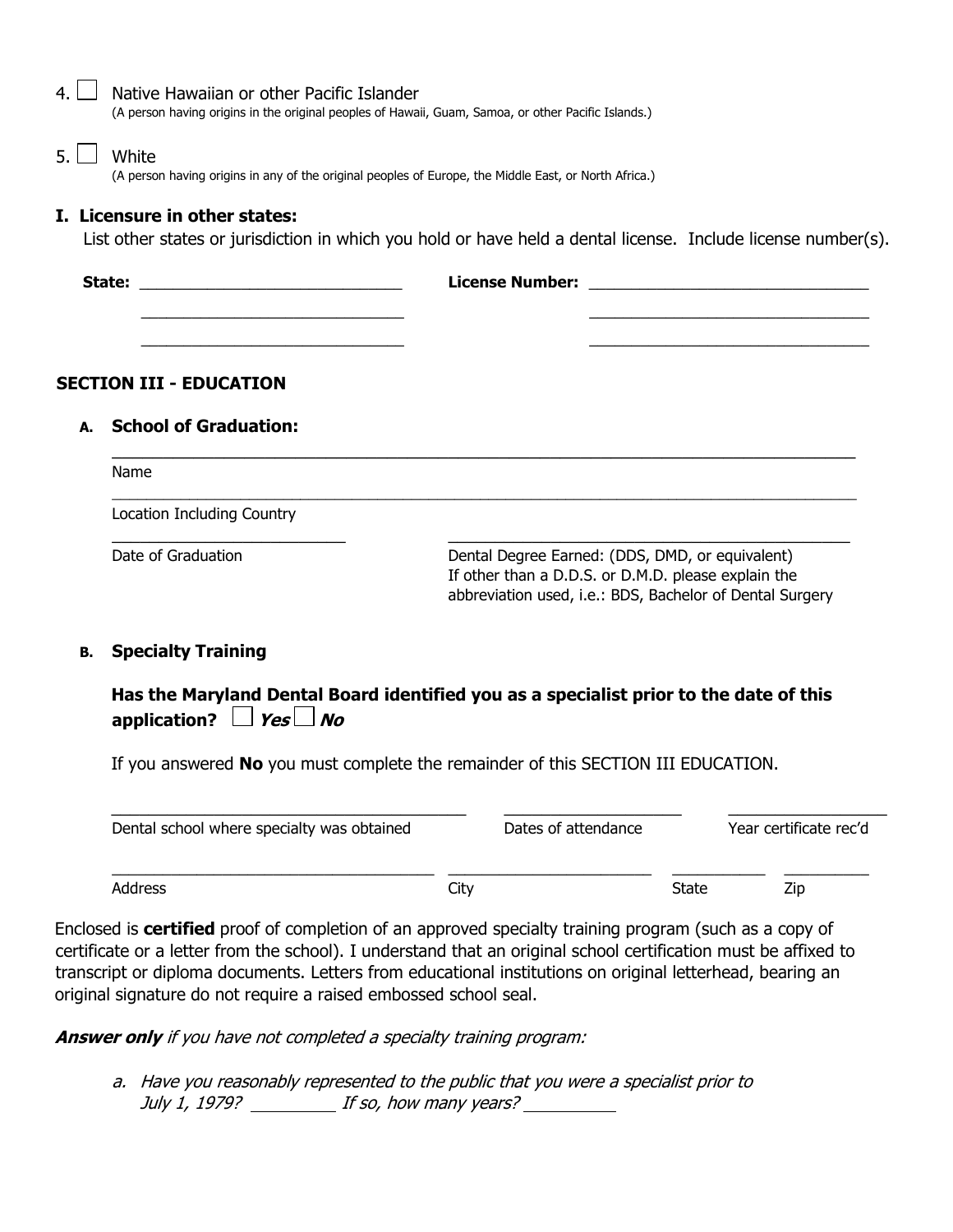- b. I hereby certify that I have been specializing in the field of  $\_\_$ prior to July 1, 1979, and reasonable represented to the public that I was a specialist and limited my practice to the above identified specialty field. The dates during which I have limited my practice to that specialty are <u>equal to the set of the set of the set of the set of the set of the set of the set of the set of the set of the set of the set of the set of the set of the set of the set of the set of the s</u>
- c. Identify the education and experience on which the applicant's claim to be a specialist is based. \_\_\_\_\_\_\_\_\_\_\_\_\_\_\_\_\_\_\_\_\_\_\_\_\_\_\_\_\_\_\_\_\_\_\_\_\_\_\_\_\_\_\_\_\_\_\_\_\_\_\_\_\_\_\_\_\_\_\_\_\_\_\_\_\_\_\_\_\_\_\_\_\_\_\_\_\_\_\_\_\_\_\_\_\_\_\_\_\_

\_\_\_\_\_\_\_\_\_\_\_\_\_\_\_\_\_\_\_\_\_\_\_\_\_\_\_\_\_\_\_\_\_\_\_\_\_\_\_\_\_\_\_\_\_\_\_\_\_\_\_\_\_\_\_\_\_\_\_\_\_\_\_\_\_\_\_\_\_\_\_\_\_\_\_\_\_\_\_\_\_\_\_\_\_\_\_\_\_

### **SECTION IV – EXAMINATIONS**

- A. Have you passed all sections of the American Board of Dental Examiners (ADEX) examination?
	- $\vert$   $\vert$  Yes  $\vert$   $\vert$  No
- B. Date of Examination **Examination Examination Examination Examination Examination**

## **SECTION V - CHARACTER AND FITNESS**

**If you answer "YES" to any question(s) in Section V – Character and Fitness, attach a separate page with a complete explanation of each occasion. Each attachment must have your name in print, signature, and date.**

#### **YES NO**

 $\vert \ \ \vert$ 

 $\Box$ 

| a. Has any licensing or disciplinary board of any jurisdiction, including international jurisdictions, |
|--------------------------------------------------------------------------------------------------------|
| the state of Maryland, or any federal entity denied your application for licensure, reinstatement,     |
| or renewal, or taken any action against your license, including but not limited to reprimand,          |
| suspension, revocation, a fine, or non-judicial punishment? If you are under a Board Order or          |
| were ever under a Board Order in a state other than Maryland, you must enclose a certified             |
| legible copy of the entire Order with this application.                                                |
|                                                                                                        |

- b. Have any investigations or charges been brought against you or are any currently pending in any jurisdiction, including international jurisdictions, the state of Maryland, by any licensing or disciplinary board or any federal or state entity?
	- $\Box$ c. Has your application for a dentist license in any jurisdiction been withdrawn for any reason?
		- d. Has an investigation or charge been brought against you by a university, hospital, related institution, or alternative health care system?
		- e. Have you had any denial of application for privileges, been denied for failure to renew your privileges, or limitation, restriction, suspension, revocation or loss of privileges in a university, hospital, related health care facility, or alternative health care system?
	- f. Have you pled guilty, nolo contendere, had a conviction or receipt of probation before judgment or other diversionary disposition of any criminal act, excluding minor traffic violations?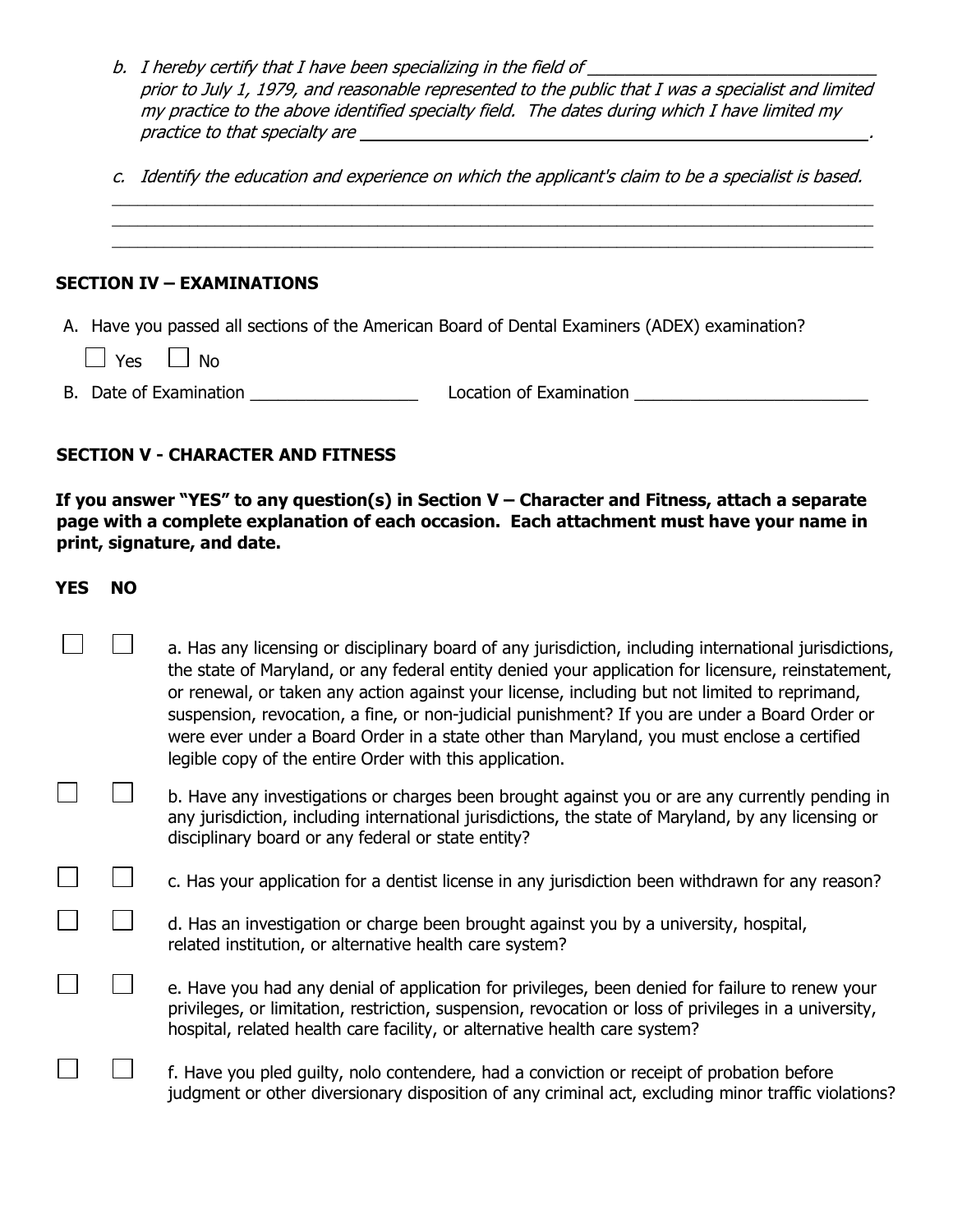#### **SECTION V - CHARACTER AND FITNESS – CONT'D**

| <b>YES</b> | <b>NO</b> |                                                                                                                                                                                                                                                                                                                                                  |
|------------|-----------|--------------------------------------------------------------------------------------------------------------------------------------------------------------------------------------------------------------------------------------------------------------------------------------------------------------------------------------------------|
|            |           | g. Have you pled guilty, nolo contendere, had a conviction, or receipt of probation before<br>judgment or other diversionary disposition for an alcohol or controlled dangerous substance<br>offense, including but not limited to driving while under the influence of alcohol or controlled<br>dangerous substances?                           |
|            |           | h. Do you have criminal charges pending against you in any court of law, excluding minor traffic<br>violations?                                                                                                                                                                                                                                  |
|            |           | I. Do you have a physical condition that impairs your ability to practice dentistry?                                                                                                                                                                                                                                                             |
|            |           | j. Do you have a mental health condition that impairs your ability to practice dentistry?                                                                                                                                                                                                                                                        |
|            |           | k. Have the use of drugs and/or alcohol resulted in an impairment of your ability to practice<br>dentistry?                                                                                                                                                                                                                                      |
|            |           | I. Have you illegally used drugs?                                                                                                                                                                                                                                                                                                                |
|            |           | m. Have you surrendered or allowed your license to lapse while under investigation by any<br>licensing or disciplinary board of any jurisdiction, including international jurisdictions, Maryland,<br>or any federal or state entity?                                                                                                            |
|            |           | n. Have you been named as a defendant in a filing or settlement of a malpractice action?                                                                                                                                                                                                                                                         |
|            |           | o. Has your employment been affected or have you voluntarily resigned from any employment,<br>in any setting, or have you been terminated or suspended, from any university, hospital, related<br>health care or other institution, or any federal entity for any disciplinary reasons or while under<br>investigation for disciplinary reasons? |

The Well Being Committee assists dentists and their families who are experiencing personal problems. The Committee has helped many dentists over the years with problems such as stress, drug dependence, alcoholism, depression, medical problems, infectious diseases, neurological disorders and other illnesses that cause impairment. For more information, go to www.dentistwellbeing.com.

#### **Incomplete applications will be returned and will be subject to a \$50.00 application reprocessing fee.**

#### **Release and Certification:**

I hereby affirm that I have read and followed the above instructions. I hereby certify that all information in this application is accurate and correct.

I agree that the Maryland State Board of Dental Examiners (the Board) may request any information necessary to process my application for dental licensure in Maryland from any person or agency, including but not limited to the University of Maryland, postgraduate program directors, individual dentists, government agencies, the National Practitioner Data Bank, the Healthcare Integrity and Protection Data Bank, hospitals and other licensing bodies, and I agree that any person or agency may release to the Board the information requested. I also agree to sign any subsequent release for information that may be requested by the Board.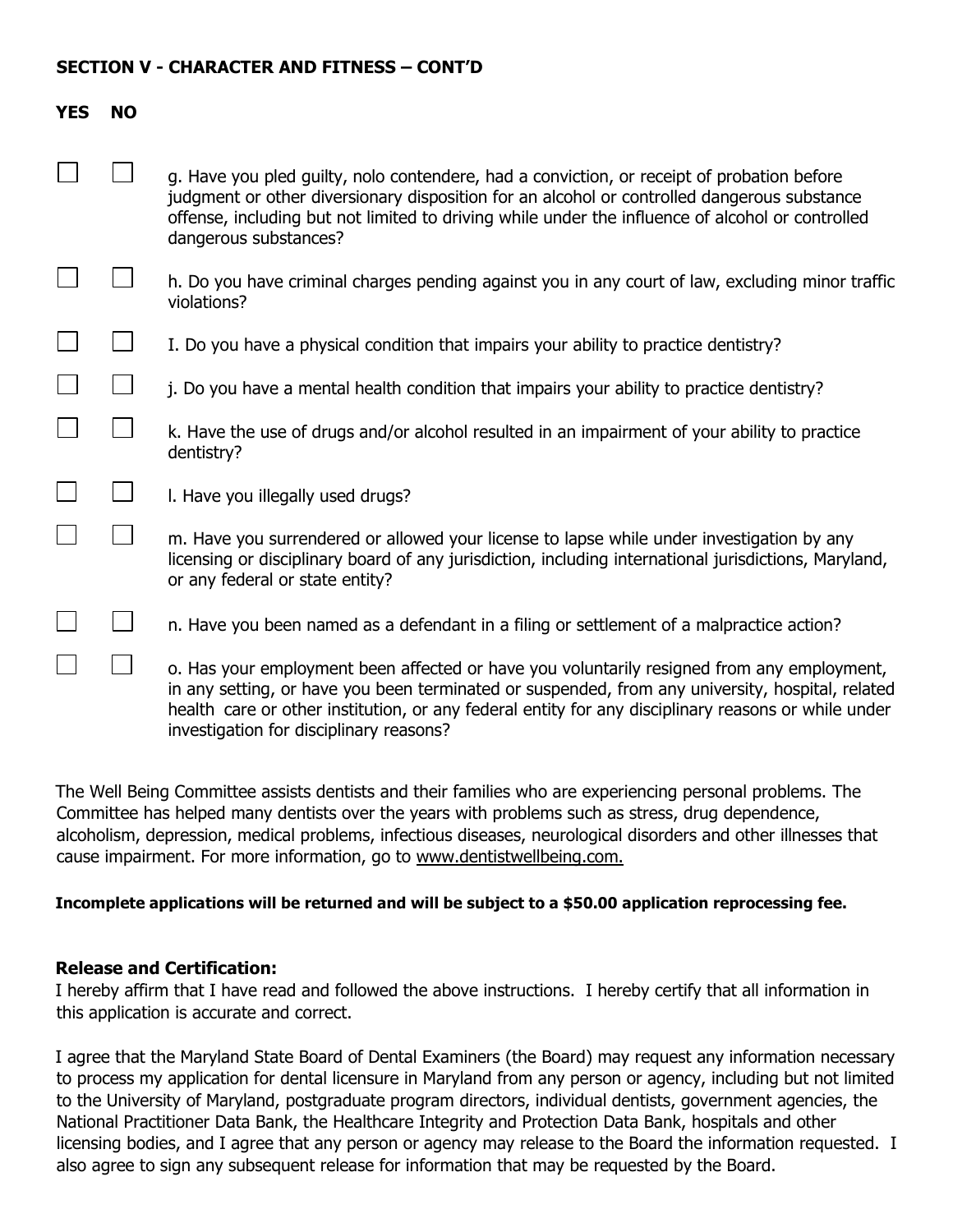I agree that I will fully cooperate with any request for information or with any investigation related to my dental practice as a licensed dentist in the State of Maryland, including the subpoena of documents or records or the inspection of my dental practice.

During the period in which my application is being processed, I shall inform the Board within 30 days of any change to any answer I originally gave in this application, any arrest or conviction, any change of address or any action that occurs based on accusations that would be grounds for disciplinary action under the Annotated Code of Maryland, Health Occupations Article, §4-315.

| <b>Applicant Signature</b>               | <b>Date</b> |
|------------------------------------------|-------------|
| <b>NOTARY SECTION</b>                    |             |
| appeared                                 |             |
| truth of                                 |             |
| the foregoing statements in my presence. |             |
|                                          |             |

**SEAL**

÷,

 $\overline{\phantom{a}}$  , and the set of the set of the set of the set of the set of the set of the set of the set of the set of the set of the set of the set of the set of the set of the set of the set of the set of the set of the s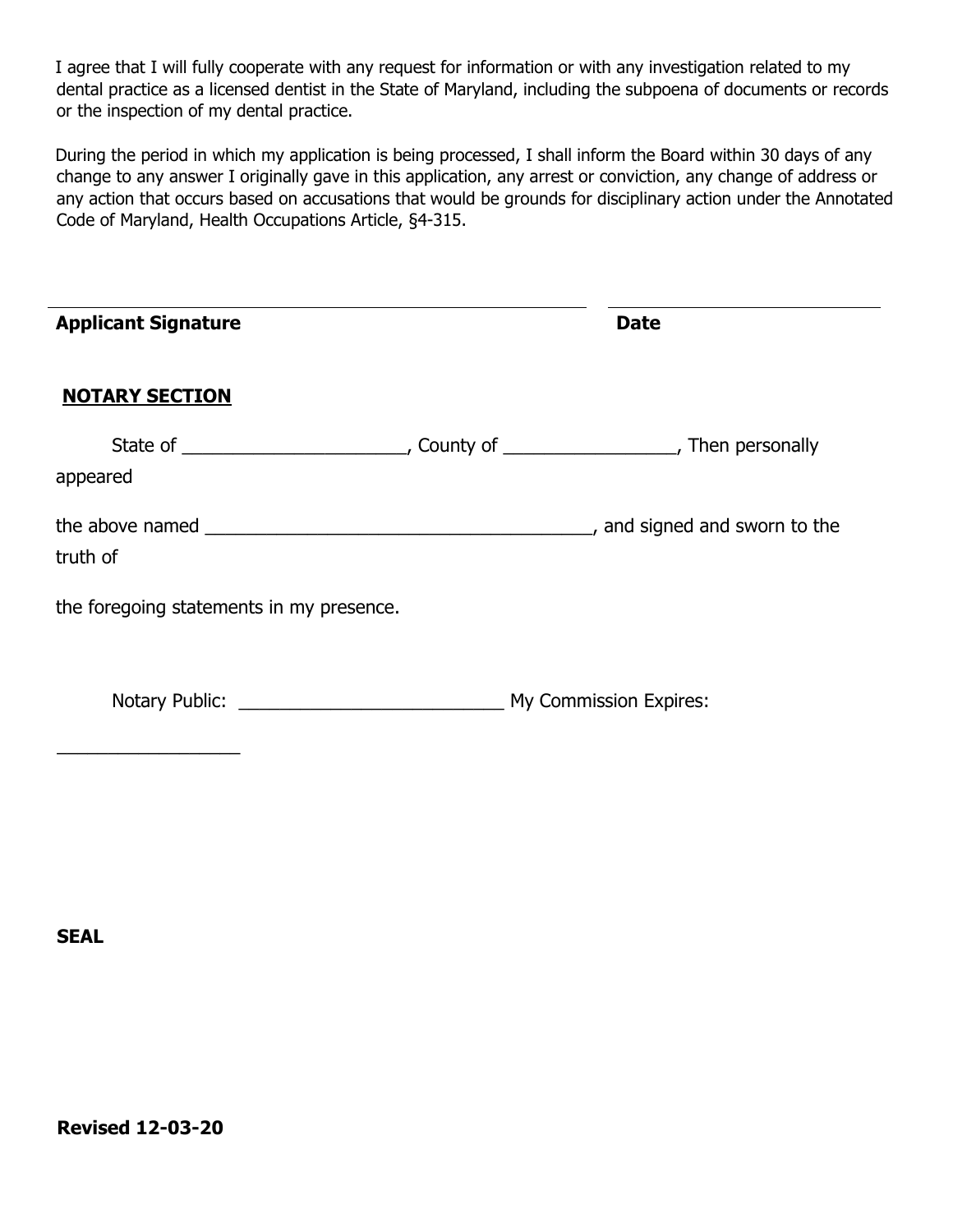# **Application for Dental Licensure by Examination for University of Maryland Faculty - Foreign Trained Dentists.**

# **Checklist**

**Please review prior to sending your application package to the Board.** 

# **Incomplete applications will be returned and will be subject to a \$50.00 application reprocessing fee.**

| 1. | Is your application completed front and back?                                                                                                                                                                                                                                                                                                                                                                                                                                                                                                                                                                                                                                                                                                                                                                                                                                                                                                      |
|----|----------------------------------------------------------------------------------------------------------------------------------------------------------------------------------------------------------------------------------------------------------------------------------------------------------------------------------------------------------------------------------------------------------------------------------------------------------------------------------------------------------------------------------------------------------------------------------------------------------------------------------------------------------------------------------------------------------------------------------------------------------------------------------------------------------------------------------------------------------------------------------------------------------------------------------------------------|
|    | Did you sign and have the application notarized?                                                                                                                                                                                                                                                                                                                                                                                                                                                                                                                                                                                                                                                                                                                                                                                                                                                                                                   |
| 2. | Did you enclose the \$450 non-refundable fee in a check or money order made payable<br>to the Maryland State Board of Dental Examiners?                                                                                                                                                                                                                                                                                                                                                                                                                                                                                                                                                                                                                                                                                                                                                                                                            |
| 3. | Did you enclose one photo that is between 2x2-inches and 3x3-inches with the required<br>notarized affidavit stating that "the photograph is a true photograph of me"? The<br>photo must meet the following guidelines: taken within the last 2 years to reflect your<br>current appearance; front view of full face from top of hair to shoulders; a natural<br>expression; no hat or head covering that obscures the hair or hairline, unless worn<br>daily for religious purposes; no sunglasses, headphones, wireless hands- free devices<br>or similar items; no other individuals or distractions in the photo. Photos copied or<br>digitally scanned from driver's licenses or other official documents are not acceptable.<br>In addition, low quality vending machine or mobile phone photos are not acceptable.<br>"Passport" photos are acceptable. Unacceptable photos will be returned and may<br>delay the issuance of your license. |
| 4. | Did you enclose a certified ADEX examination report from the Commission on Dental<br>Competency Assessments (CDCA)?                                                                                                                                                                                                                                                                                                                                                                                                                                                                                                                                                                                                                                                                                                                                                                                                                                |
| 5. | Did you enclose certified letters with the state seal affixed from each state in which you<br>hold or have ever held a license, verifying that the license is or was in good<br>standing and that no Disciplinary action has ever been taken against the license?                                                                                                                                                                                                                                                                                                                                                                                                                                                                                                                                                                                                                                                                                  |
| 6. | Did you enclose certified proof of 1) your diplomate status as a specialist; and 2) certified<br>proof of completion of an approved specialty training program (such as a copy of<br>certificate or a letter from the school). I understand that an original school<br>certification must be affixed to transcript or diploma documents. Letters<br>from educational institutions on original letterhead, bearing an original signature do<br>not require a raised embossed school seal.                                                                                                                                                                                                                                                                                                                                                                                                                                                           |

7. Did you enclose documentation of legal name change (i.e. marriage certificate or court documents) if the documents sent with the application are in another name?

 $\perp$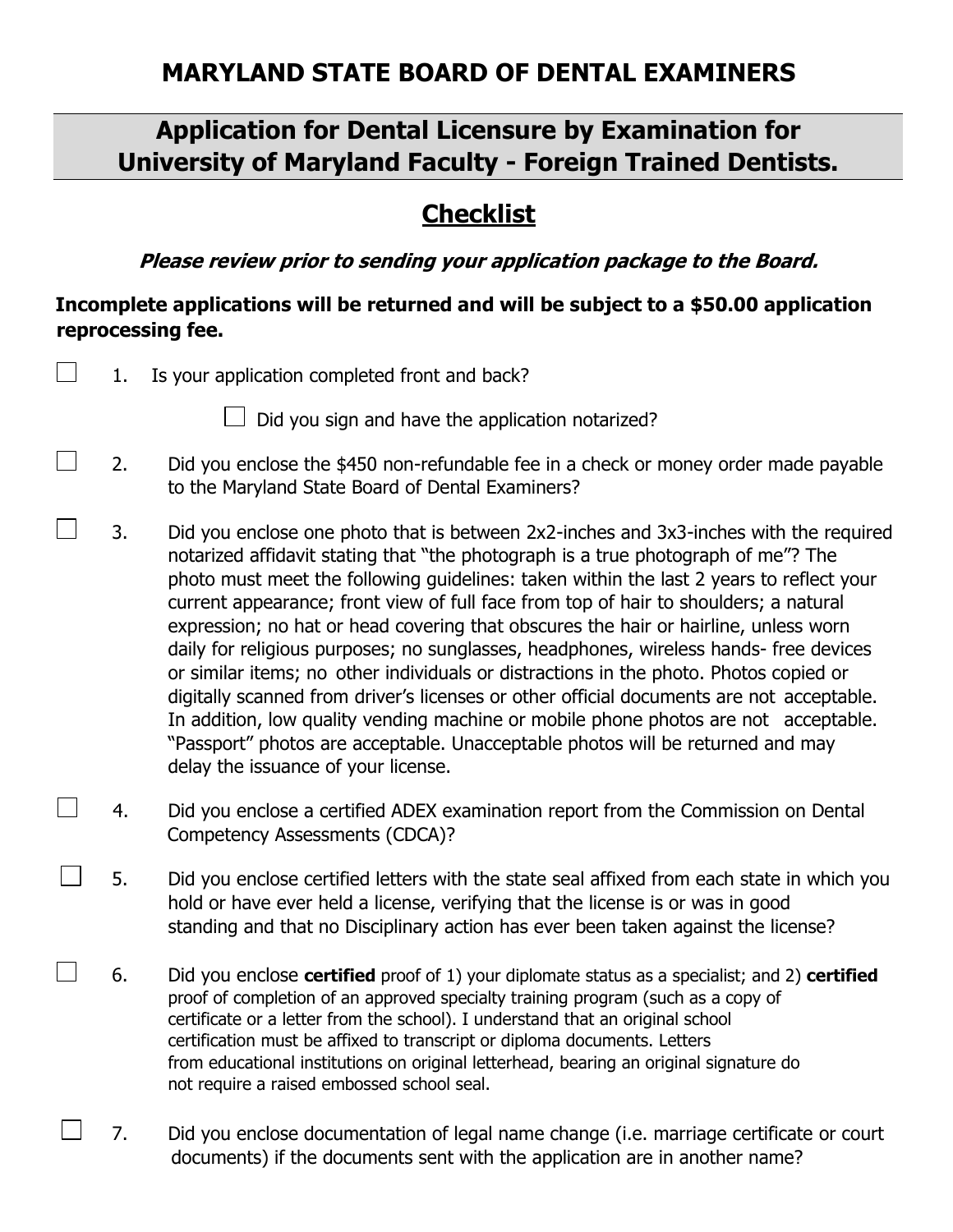8. Did you enclose the Maryland State Jurisprudence Examination and the notarized affidavit along with the \$50.00 non-refundable fee in a check or money order made payable to the Maryland State Board of Dental Examiners?

 $\mathcal{L}^{\text{eff}}$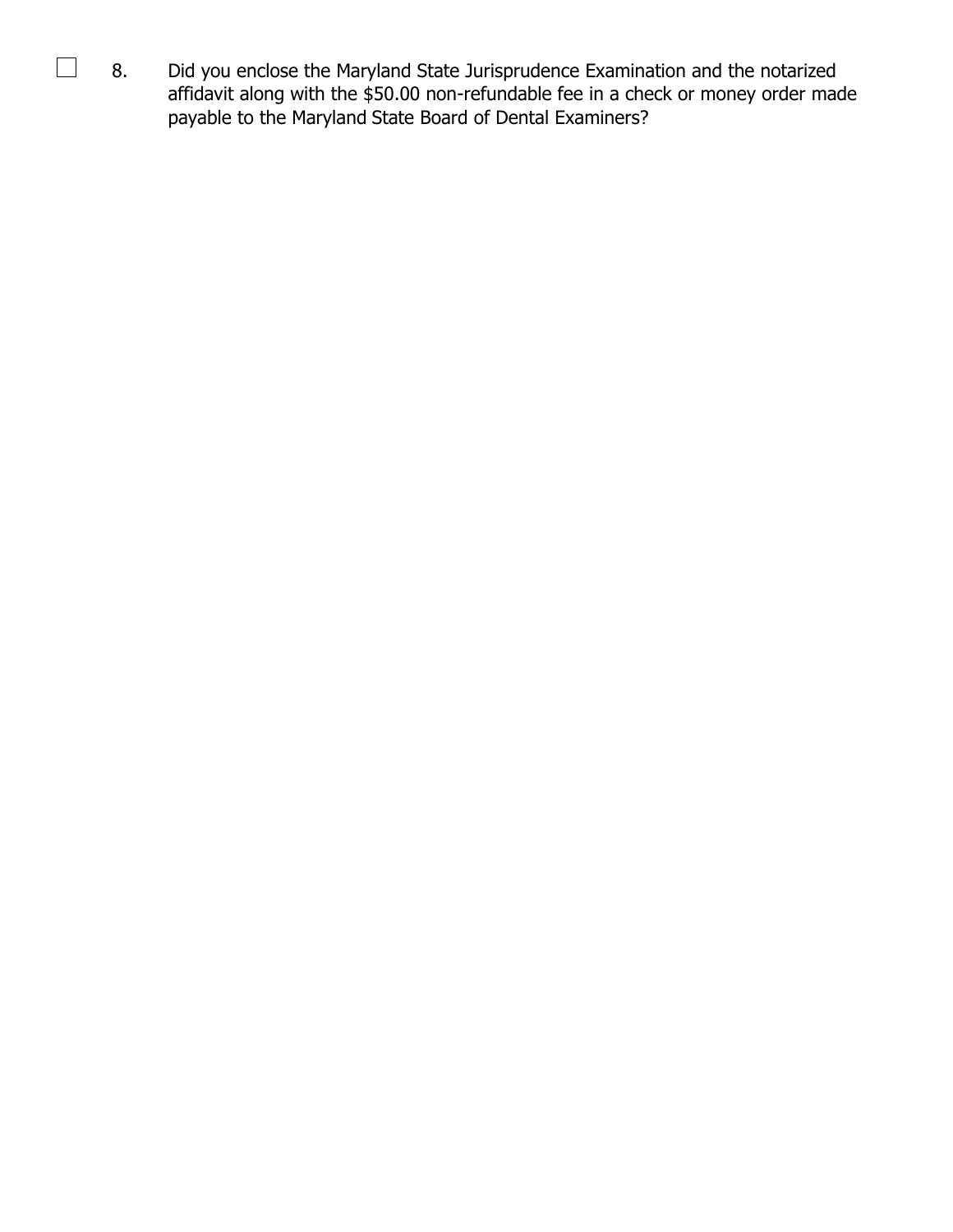# **MARYLAND STATE BOARD OF DENTAL EXAMINERS**

# **GUIDELINES FOR DENTAL LICENSURE BY EXAMINATION FOR FOREIGN TRANED DENTISTS WHO ARE UNIVERSTIY OF MARYLAND FACULTY**

**The Board may not process a licensure application until each provision or requirement is met and each document is received. Please ensure that your application is complete before it is submitted.** 

### **The applicant shall:**

- a. Be of good moral character; and
- b. Be at least 18 years old; and
- c. Hold a DDS, DMD, or its equivalent, from a dental college or university that is located outside of the United States or any province of Canada.
- d. Is currently a full time University of Maryland Dental School faculty member, who has completed at least 7 consecutive years as a full – time faculty member.
- e. Have passed the American Board of Dental Examiners (ADEX) examination.

## **To apply for licensure, submit the Application for Dental Licensure by Examination and enclose the following with your application:**

- a. A written letter of support from the Dean of the University of Maryland Dental School stating that the School supports your taking the ADEX examination. (If you have already passed the ADEX examination the law still requires that the letter be submitted before you may be granted a license).
- b. A \$450 non-refundable fee.
- c. A photograph that meets the requirements contained in the Checklist with the following notarized statement: "The picture is a true photograph of me."
- d. Certified ADEX examination scores from the Commission on Dental Competency Assessments (CDCA). Applicants may make application for this examination by contacting **CDCA at 301- 563-3300.**
- e. Written proof that you are board-certified in a dental specialty recognized by the Maryland State Board of Dental Examiners.